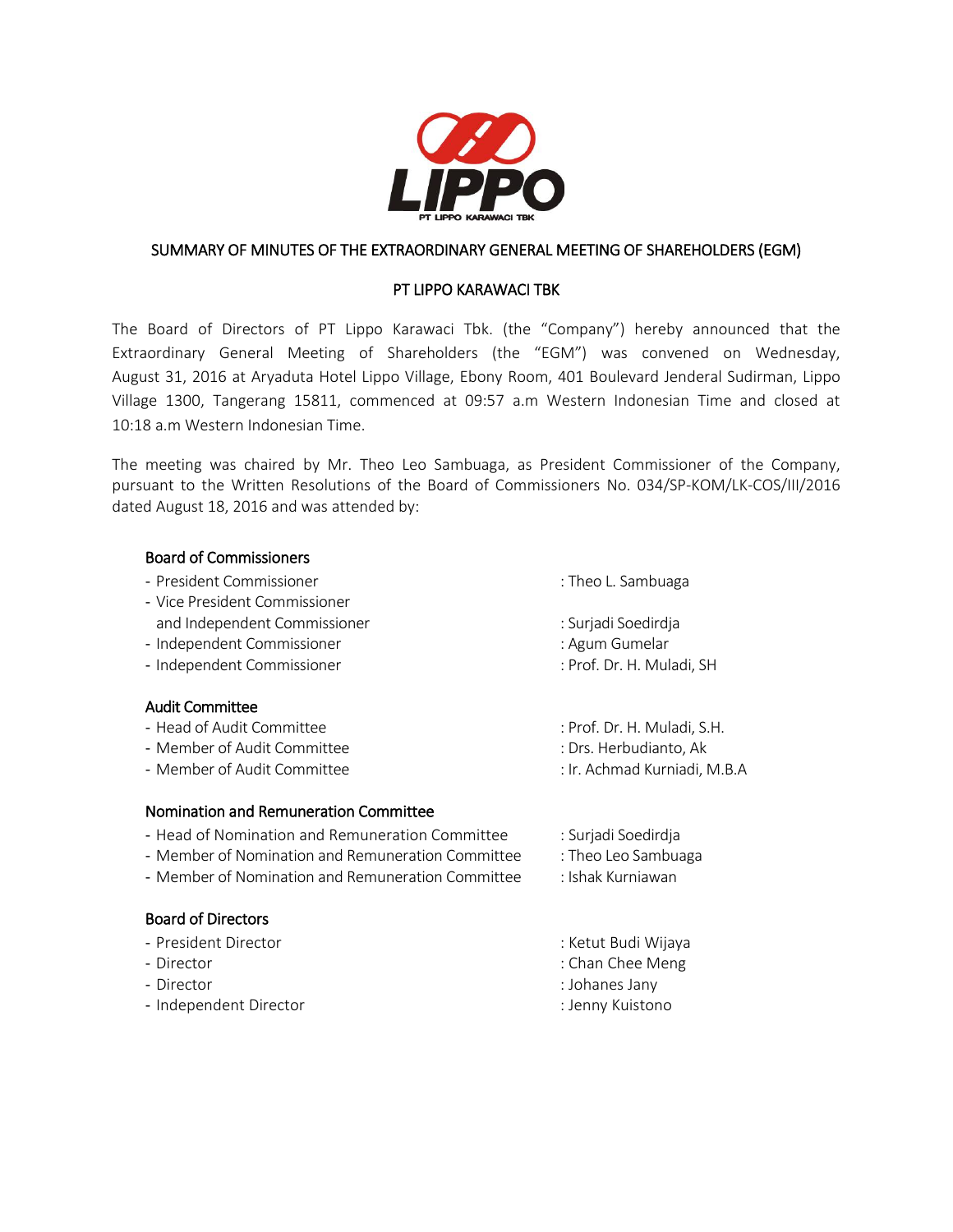#### Notrary Office

- Sriwi Bawana Nawaksari, SH. Mkn

#### Share Registrar PT Sharestar Indonesia

- Soeroto

The summary of minutes of EGM pursuant to the paragraph (1) article 32 of the Regulation of Financial Services Authority (FSA) No.32/2014 as follows:

## A. Quorum of the Shareholders Attendances

The EGM was attended by 19,387,364,861 share which represented 85.1384% of 22,771,585,119 (twenty two billion seven hundred seventy one million five hundred eighty five and one hundred nineteen) shares with valid voting rights that have been issued by the Company and after deducting the treasury stocks as of August 8, 2016 and who has valid voting rights.

The EGM has fulfilled the provisions relating to the quorum of the EGM pursuant to Article 14 paragraph (1a) and (3) of the Company's Article of Association, Article 26 and 27 of Regulation of the FSA No. 32/POJK.04/2014 and Article 88 paragraph (1) of the Law No. 40 of 2007 regarding Limited Liability Company ("Company Law").

#### B. Opportunity to Raise Questions and/or Give Opinions relating to the EGM agenda

At the end of the discussion of the sole agenda, the chairman of the meeting provides an opportunity to the Shareholders or their Proxy (Shareholders) to raise question and/or to give an opinion relating to the agenda in discussion.

## C. Resolutions Mechanism in the EGM

Pursuant to article 14 paragraph (16) of the Article of Association of the Company which was stated in the Rules of the Meeting distributed to the Shareholders or their Proxy who attended the Meeting, the resolutions were adopted based on an amicable deliberation to reach a mutual consensus. In the event that the resolutions based on the amicable deliberation failed to be reached, the resolutions were resolved by way of voting based on affirmative votes of more than ½ (a half) of valid voting rights issued in the EGM.

All the proposed decision for the sole agenda Meeting validly approved with the vote, and the results as detailed in section E below: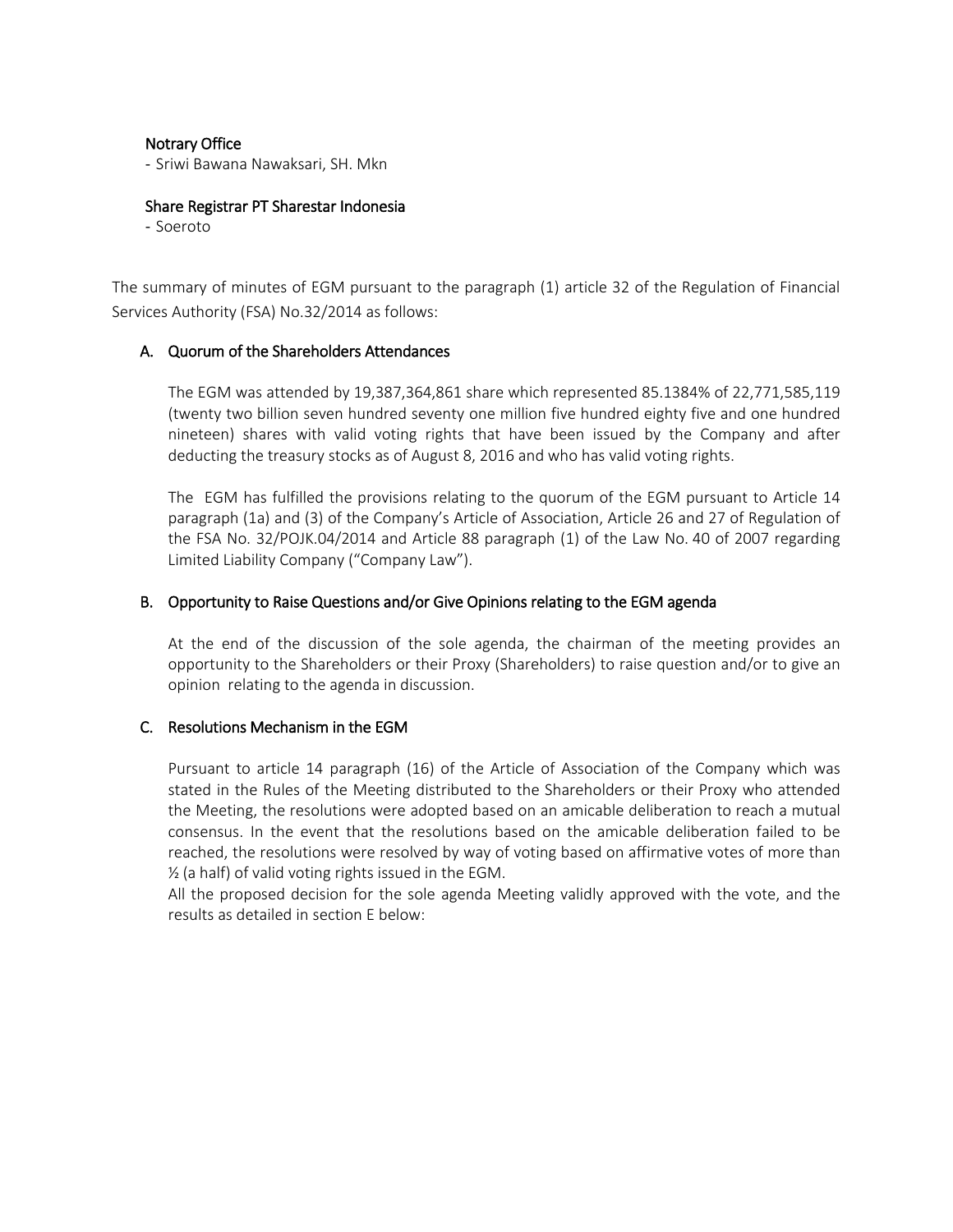## D. Independent Party to Count and/or Validate the Vote

The Company has appointed an independent party Notary Sriwi Bawana Nawaksari, SH, Mkn, to count and/or validate the vote.

### E. Meeting Resolutions

All matters discussed and resolved in the EGM are minuted in the Deed No. 149 dated August 31, 2016 which was drawn up by Notary Sriwi Bawana Nawaksari, SH, Mkn. The following is the summary of the Deed:

#### Sole Agenda:

Change of Company's Board of Commissioner and Board of Directors.

Questions asked: None.

The voting result:

| <b>Against</b> |        | <b>Abstain</b> |       | <b>In Favour</b> |        |
|----------------|--------|----------------|-------|------------------|--------|
| <b>Shares</b>  | %      | <b>Shares</b>  | %     | <b>Shares</b>    | %      |
| 3,822,732,722  | 19.718 | 336,294,470    | 1.735 | 15,228,337,669   | 78.548 |

Therefore, the EGM, by a majority vote, which is 15,564,632,139 shares ( 80.282%) resolved that:

- 1. Approved and ratified the resignation of Mr. Tanri Abeng as Commissioner, effectively on August 11, 2016 and Mrs. Rahmawaty as Director, effectively on August 1, 2016 by providing a complete release of liabilities (*acquit et de charge*) for all their respective management and supervisory actions are reflected in the Company's book.
- 2. Assigned member of the Board of Commissioners, and the Board of Directors effective as of the tenure of the Board of Commissioners, the Board of Directors pursuant to the Articles of Association of the Company, which is at the closing of the Annual General Meeting of Shareholders in 2017 with the following composition:

#### Board of Commissioners:

| President Commissioner        | $\mathbb{R}^{\mathbb{Z}}$ | Theo L. Sambuaga        |
|-------------------------------|---------------------------|-------------------------|
| Vice President Commissioner & | $\ddot{\cdot}$            | Surjadi Soedirdja       |
| Independent Commissioner      |                           |                         |
| Independent Commissioner      |                           | Agum Gumelar            |
| Independent Commissioner      | ٠                         | Farid Harianto          |
| Independent Commissioner      | t.                        | Prof. DR. H. Muladi, SH |
| Independent Commissioner      |                           | Sutiyoso                |